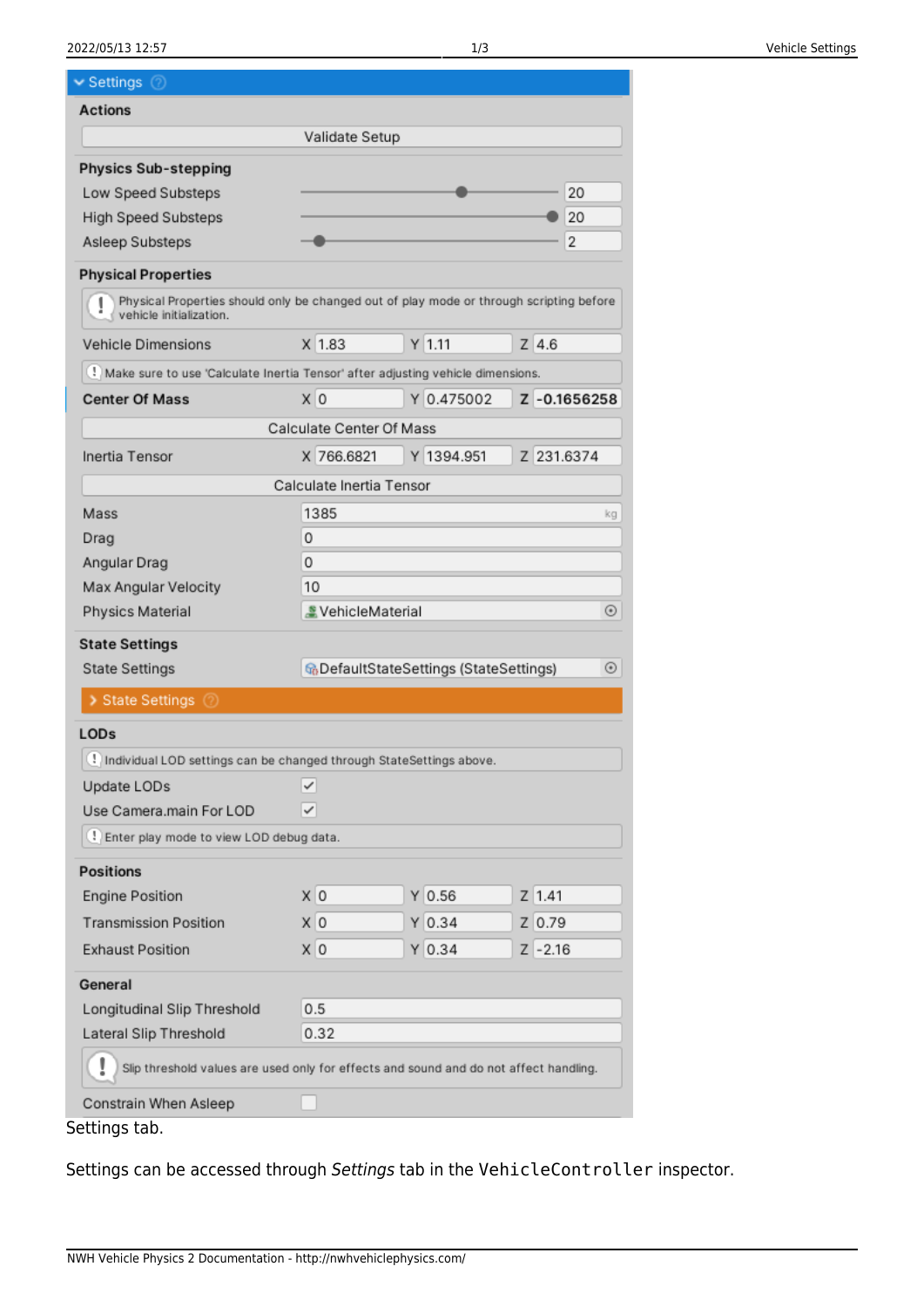#### **Actions**

Validate Setup - when clicked Validate() function gets called on VehicleController and all of its VehicleComponents. If there are any issues with the vehicle setup a message will pop up in the console.

1) [21:16:27] Sports Car: Validating VehicleController setup. If no other messages show up after this one, vehicle is good to go. 1 [21:16:27] Audio mixer of 'SoundManager' is not assigned.

Example Validate Setup output with missing audio mixer.

# **Physical Properties**

Physical properties section mostly relates to the vehicle Rigidbody. Rigidbody properties are set by VehicleController at start. Changing them after VehicleController has been initialized will have no effect. If you need to do that change the values of the Rigidbody directly from your script.

- Vehicle Dimensions dimensions of the vehicle in meters. Width x Height x Length. Has impact on aerodynamic drag calculation if Aerodynamics module is active.
- Inertia Tensor inertia tensor of the vehicle. Unity calculates inertia of Rigidbodies as if they are solid (i.e. have uniform density). Cars have a lot of quite heavy parts and a lot of empty space and therefore custom inertia calculation is required. Click Calculate Inertia Tensor button to automatically calculate inertia. If you want the vehicle to have more rotational inertia around any of the three rotation axes increase the value for that axis. I.e. increasing Y will make the vehicle resist steering more.
- Center Of Mass is a point relative to the vehicle's coordinate system at which the center of mass of the Rigidbody will be. There is a gizmo of a weight at the center of mass position. Longitudinal positioning of center of mass heavily affects vehicle handling. Avoid using high centers of mass.
- Calculate Center Of Mass will auto-center center of mass to be exactly between the wheels. This is a good starting point but does not guarantee the best weight distribution and should be manually tweaked for best results.

## **Positions**

- Positions determine the location of different vehicle parts. These positions are used for positioning sound sources, effects, etc.
- Coordinates are in local space.

## **Multiplayer**

• Multiplayer Instance Type determines if the current vehicle instance is Local (i.e. controlled by a local player) or Remote (i.e. controlled by another player over network).

## **General**

Longitudinal Slip Threshold and Lateral Slip Threshold determine the amount of slip a wheel can have before it is considered to be slipping/skidding. Most sounds and effects will not trigger while the slip value is below the threshold value.